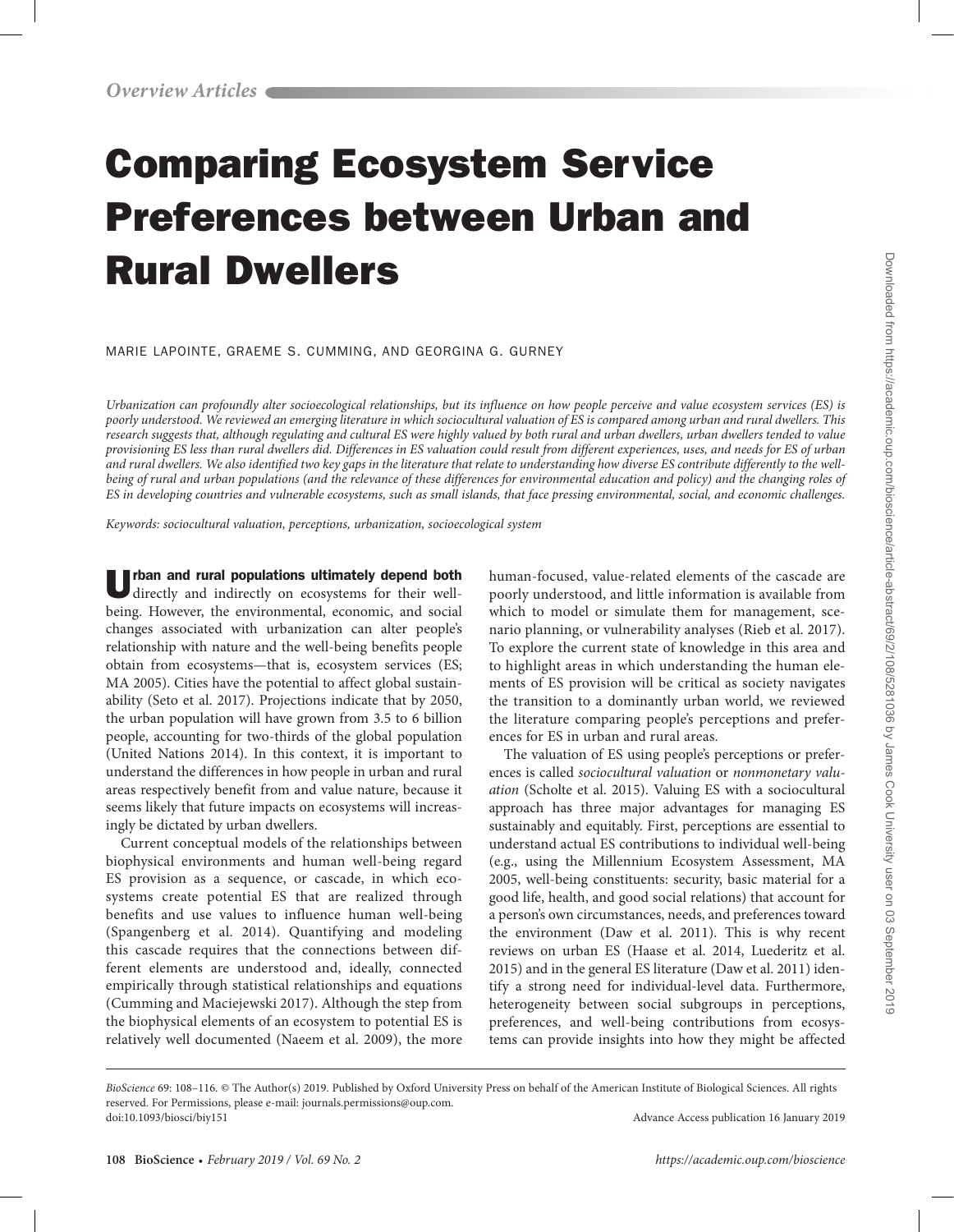differently by environmental change and how trade-offs can emerge between groups. Second, values and perceptions also influence motivation and, ultimately, behavior toward the environment (Braito et al. 2017, Muhar et al. 2017). Third, sociocultural valuation permits direct comparisons among all categories of ES (provisioning, regulating, and cultural). Direct comparisons among ES can point to potential tradeoffs between them (e.g., land clearing for food provisioning may reduce cultural values, such as aesthetic benefits or medicinal plants, provided by forests). Economic valuation methods, in contrast, are less suited to measuring ES that are intangible (Scholte et al. 2015) or not traded on the market (Granek et al. 2010). However, intangible cultural ES, such as a sense of place or heritage values, may be harder to replace or substitute than provisioning and regulating ES (Plieninger et al. 2013). Therefore, sociocultural valuation of ES can contribute to informed environmental management decisions by clarifying the potential trade-offs between ES and social subgroups.

Urban and rural environments differ in people's lifestyle, economic activities, and ES supply. These differences may influence the human-nature relationship and the perceptions of ES. First, an urban lifestyle may be associated with particular sets of needs or preferences. For example, a study in Italy showed that people tend to value urban nonecosystem services (e.g., communications technology, waste disposal, transport) over ES for their contributions to their quality of life (Antognelli and Vizzari 2017). Second*,* the specialized economies of cities imply that fewer people are involved in their own food production than are people in traditional rural societies. Instead, urbanized societies meet their needs by substituting some ES with infrastructure and manufactured goods, which have complex and obscure relationships with ecosystems (Cumming et al. 2014). Affluent societies transfer many of the environmental impacts of their consumption to less affluent nations through trade and pollution (Weinzettel et al. 2013). Third, ES supply has been shown to decrease in urban areas (e.g., Su et al. 2012, Qiu and Turner 2013, Radford and James 2013, Long et al. 2014). The most heavily affected ES are often those that have a close relationship to land cover, including regulating ES (e.g., water filtration and regulation, soil retention, and climate regulation) and provisioning ES (e.g., food and material production). Rural areas are also affected by urban areas and urbanization. Urban areas often expand into natural areas and agricultural land (Bren d'Amour et al. 2017). Furthermore, to meet the needs of urban populations for food and materials, the production of provisioning ES (e.g., food, fiber, and fuel) may increase in rural areas. Increases in provisioning ES can lead to a decrease in regulating ES related to the functioning of ecosystems, potentially causing environmental degradation (MA 2005, Lee and Lautenbach 2016). For example, the shift to high-intensity agriculture in Europe has caused declines in rural pollinators and natural pest regulators (Power 2010). Therefore, because of their physical environment and socioeconomic context, people in

urban areas experience nature and depend on it differently from the way people in rural areas do; in turn, this could affect perceptions and preferences of nature and the ES it provides.

Understanding how and why ES preferences differ among populations and social groups has important consequences for environmental management, notably in identifying conflicting values and the winners and losers under different outcomes. In addition, as the main consumers of ES worldwide, the consumption choices of urban dwellers can have important impacts on local and distant rural ecosystems (Kareiva et al. 2007, Seto et al. 2012). For example, current pressure from urban dwellers in Europe and North America to end the big game trophy hunting industry in southern Africa has potentially negative implications for biodiversity (Di Minin et al. 2016) and rural dwellers in countries, such as Botswana and Zimbabwe, where local communities may depend on revenue from hunting quotas as a source of income and may restrict their own farming and hunting activities to maintain ecosystem functionality (Lindsey et al. 2007).

In this review, we ask whether general trends in urban versus rural ES preferences emerge and what the main explanations are for these trends. We synthesized the findings of case studies that contrasted urban and rural ES sociocultural valuation. This topic has not been previously addressed by either the literature on urban ES (e.g., Haase et al. 2014, Luederitz et al. 2015, Kremer et al. 2016a) or that on ES sociocultural valuation (e.g., Scholte et al. 2015). A rigorous understanding of the urban–rural divide depends on comparative case studies in which ES valuation has been done using the same approach in both urban and rural areas of the same region or country, thus controlling, to some extent, the influences of culture and methodology. We sought to identify similarities and differences in ES valuation between the urban and rural populations, the main factors that might explain differences in ES valuation, and whether the authors considered well-being benefits associated with ES. Our review highlights several important, emerging research priorities.

# Urban and rural dwellers' ecosystem service preferences: Collating the evidence

We collected data from peer-reviewed journal articles obtained from searches in the Thomson Reuters Web of Science conducted between August and October 2017 and updated in August 2018. We used the following topic search terms: *(ecosystem service\* OR landscape service\*) AND urban\* AND rural AND (perception\* OR preference\* OR stakeholder\* OR user\* OR beneficiar\* OR cultural valuation OR soc\* valuation OR demand OR use)* for all years. We considered sociocultural valuation in a broad sense, including research on ES preferences, as well as ES use and willingness to pay, given that they provided information on ES use or preferences. The included papers were focused on ES beneficiaries and their perceptions or use of ES. *Landscape services*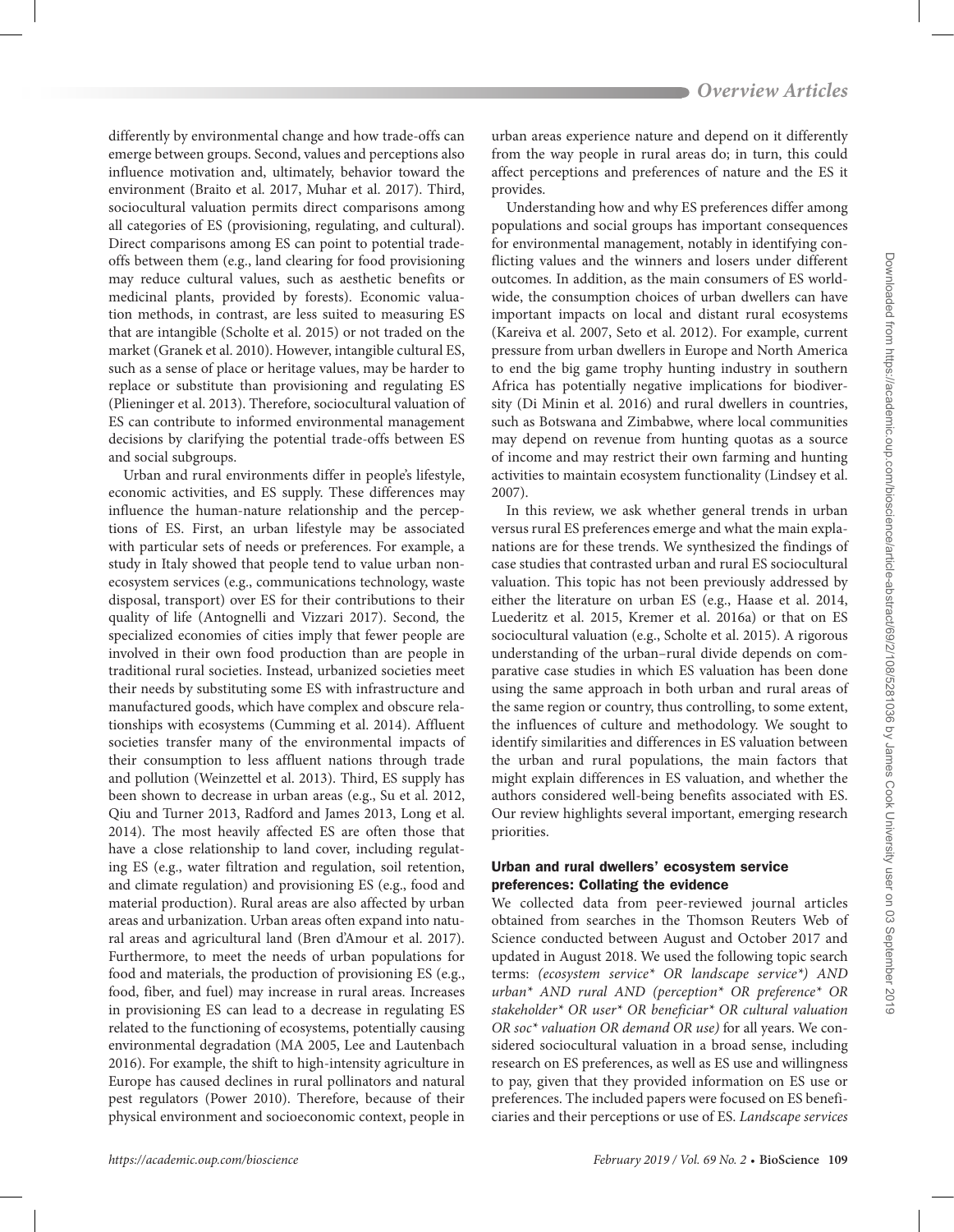| <b>Tools</b>               | <b>Type of method</b>                                                  | Number of<br>papers |
|----------------------------|------------------------------------------------------------------------|---------------------|
| Data collection            | Interview, surveys, or self-administered surveys                       | 16                  |
|                            | Focus groups                                                           | 3                   |
|                            | Other (use of ES)                                                      | $\overline{2}$      |
|                            | Multiple methods                                                       | 5                   |
| Other tools used in data   | Used pictures to illustrate ES or ecosystems                           | 7                   |
| collection                 | Collected spatial data                                                 | 1                   |
| Sampling of the population | Random                                                                 | 15                  |
|                            | Purposive (specific stakeholder group, e.g.,<br>landowners or experts) | 6                   |
|                            | Combination of random and purposive                                    | 4                   |
| ES valuation method        | Perceptions                                                            | 16                  |
|                            | Use                                                                    | 10                  |
|                            | Rating                                                                 | 9                   |
|                            | Ranking                                                                | 3                   |
|                            | Willingness to pay or to give time                                     | 6                   |
| ES classification method   | Millennium Ecosystem Assessment                                        | 4                   |
|                            | Common International Classification of<br><b>Ecosystem Services</b>    | $\mathbf{1}$        |
|                            | Ad hoc classification                                                  | 12                  |

were also included in the search, because this term is sometimes used similarly to *ecosystem services* (e.g., Fagerholm et al. 2012, Willemen et al. 2012). We did not consider the gray literature and may have overlooked papers in which the rural–urban contrast was considered as a sociodemographic indicator (i.e., residential type) or was not mentioned in the title or abstract.

Our approach initially identified a pool of 107 potential papers, from which we selected according to the following three criteria: The search terms appeared in the title or the abstract, and the papers explicitly contained the words *ecosystem service* or *landscape service*, as well as *urban* and *rural*; the findings were drawn from field-based case studies; and the studies compared urban and rural dwellers' ES uses and preferences (the latter could be elicited using various methods). Focusing the review in this way identified a total of 17 focal papers (listed in supplemental appendix A). For each focal paper, we considered a set of variables relating to understanding differences in ES preferences between urban and rural areas and the current breadth of the field (table 1, in supplemental table S1): country of origin, context of the study, type of methodology, stakeholders involved, ES assessed, findings and interpretation of the urban–rural ES valuation, influence of sociodemographic indicators, differences between developed and developing countries, link between ES and well-being.

In order to make valid ES comparisons across studies, we translated assessed ES into the Common International Classification of Ecosystem Services (CICES) at the class level (Haines-Young and Potschin 2018; see supplemental appendix B for the definitions of ES classes). CICES

was developed for the System of Environmental-Economic Accounting, led by the United Nations Statistical Division for ES accounting and assessing. It provides a means to translate other ES classifications (e.g., MA, The Economics of Ecosystems and Biodiversity, or the Intergovernmental Science-Policy Platform on Biodiversity and Ecosystem Services) into a common language. Supporting ES are not considered a separate ES category but, rather, the underlying ecosystem functions that generate ES (e.g., primary productivity). Some supporting ES from the MA are included in the regulation and maintenance category (e.g., soil formation).

The translation of ES into CICES version 5.1 (Haines-Young and Potschin 2018) sometimes proved challenging, because different definitions and classifications of ES were used. In general, we tried to respect the intent of the study when converting ES and, therefore, keep a similar number of ES. When several

interpretations were possible, we made a few simplifications to ensure classification consistency. First, when two ES classes were assessed together (e.g., recreation and tourism), only the one most frequently mentioned or otherwise the first in order of appearance was recorded. Second, we classified nontimber forest products as wild plants for nutrition if no additional information was provided. Third, if recreation was mentioned without being specified as an active or passive interaction with the environment, it was placed in the active category.

## Portrait of the field

Countries and context in which the studies were conducted. All of the reviewed papers were published after 2006, more than 80% since 2012, in a diversity of journals. Only three journals had two articles each: *Ecosystem Services*, *Forest Policy and Economics*, and the *Journal of Environmental Management*. Ten studies were conducted in developed countries and five in developing countries (figure 1). Two studies compared a developing with a developed country (China with Switzerland and Jordan with Israel).

The papers' authors either adopted an ecological (e.g., watershed, river basin, forest) or political boundary (e.g., municipality, region), or no boundary was specified. In the latter case, for example, one paper was focused on archetypal forests from China and Switzerland (Lindemann-Matthies et al. 2013). Most papers used a combination of ecological and political boundaries, prioritizing one or the other. For example, Shi and colleagues (2016) selected municipalities within the boundaries of a watershed. Sometimes, studies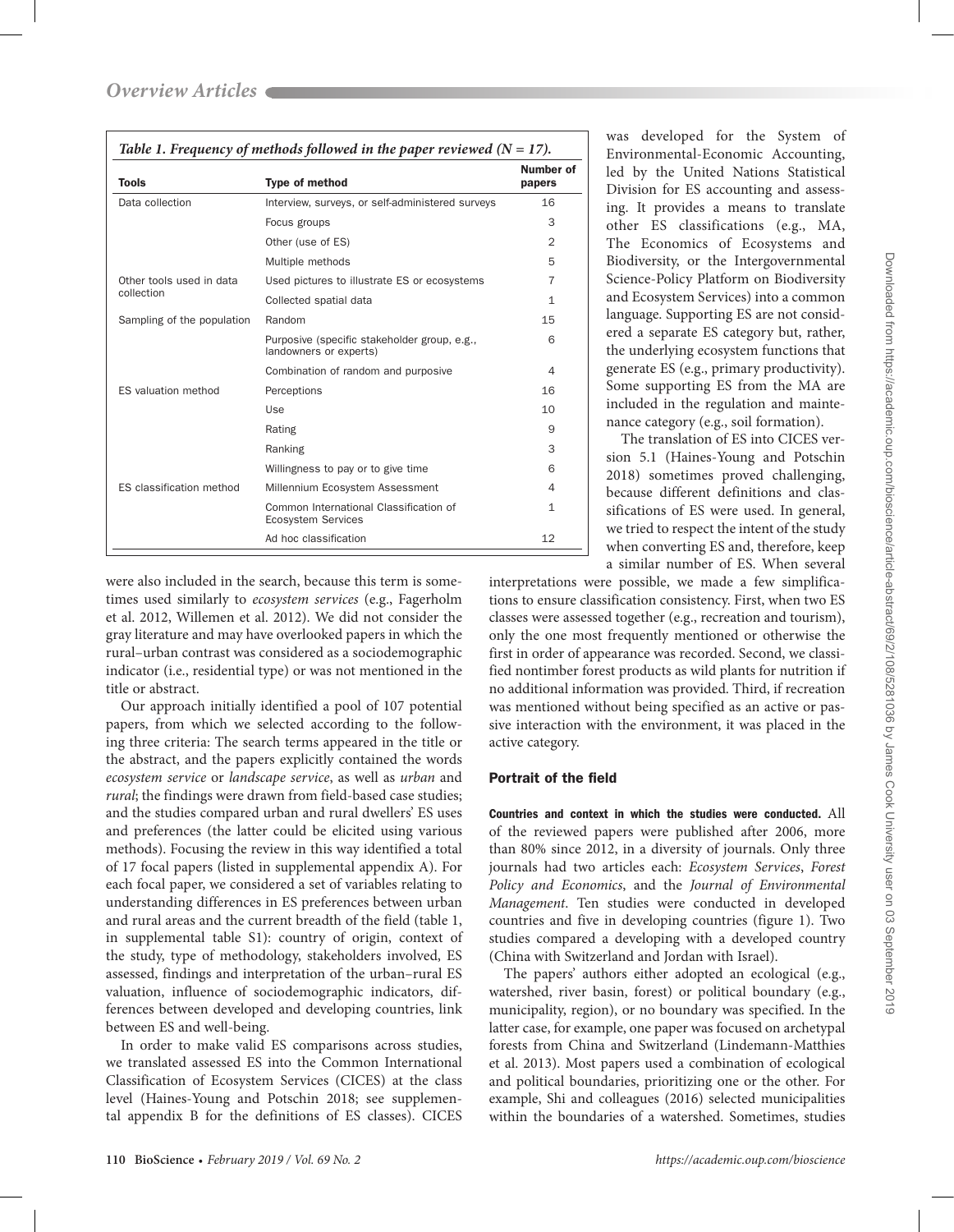

*Figure 1. Frequency of publications considered in the review per country in which the studies were conducted (* $N = 17$ *, two papers included two countries each). The asterisk (\*) indicates a developing country.*



*Figure 2. Frequency of main ecosystem type studied in the papers reviewed (N = 17) classified according the Millennium Ecosystem Assessment systems and the context in which they are located: urban (i.e., close to or in an urban or periurban area or directly provides ES to an urban area) or rural (i.e., in a rural or a natural area). A same ecosystem type in a paper can be considered both urban and rural if it covers the two contexts.*

were at the extent of a protected area (e.g., Williams et al. 2017). The areas covered by the studies ranged from dozens to thousands of square kilometers.

To define urban and rural, the authors used population size (five papers), population densities (one paper), percentage of built areas (one paper), or referred to a national definition or a previous publication (four papers). In seven papers, no definition was provided.

The ecosystems studied most frequently (as classified in MA 2005) were forests, inland water (especially rivers), and cultivated land (figure 2). In no study were marine or island ecosystems assessed, and one addressed a mountain ecosystem. In only one paper, in which multiple ecosystems were surveyed, an 'urban' type was identified (i.e., the Bilbao greenbelt, Spain) (Martín-López et al. 2012). Nine out of 17 papers also considered ES that were delivered or obtained

in urban or periurban areas. The other papers addressed ES outside of urban areas—that is, in natural or rural areas that were visited by urban dwellers.

Data collection and valuation method. The papers in which participants' perceptions of ES were examined included a diversity of methods, including ES presence (e.g., capacity of an ecosystem to generate ES), ES importance, and relative preference for ES (table 1).

ES assessed. On average, studies evaluated 9.5 ES from 32 classes (table 2 and figure 3). Ecosystem disservices were examined in 3 of the 17 papers reviewed; these included the impacts of deer browsing on forest plants, affecting tree

regeneration and songbird populations (Racevskis and Lupi 2006); a dislike of bugs and weeds (Kenwick et al. 2009); forest plagues and wildfires (Caro-Borrero et al. 2015); and negative landscape characteristics (e.g., dust and aridity; Orenstein and Groner 2014).

Urban–rural ES contrasts. The ES categories that were found to be the most important in the papers reviewed (without contrasting urban and rural dwellers) were, in order, regulating, cultural, and provisioning services (table 3). However, for urban dwellers, provisioning ES were the most important type only in one study (da Cunha Ávila and colleagues 2017, on home gardens in Brazil), whereas preferences were more equally divided across ES categories for rural dwellers. Relative differences between urban and rural dwellers' ES preferences were found in 16 of the 17 papers reviewed. In only one paper from the United States were differences not found between suburban and rural ES preferences for riparian buffer types (Kenwick et al. 2009). About half of the studies showed that provisioning ES (e.g., food production, timber) were relatively more important for rural than urban people (table 3). Regulating (in particular, air filtration and microclimate regulation) and cultural ES (e.g., recreation and aesthetic experience) were found to be most important to urban dwellers more often than to rural people. Direct contrasts between developing and developed countries in urban– rural comparisons of ES valuation cannot be undertaken, because only three papers on studies conducted solely in developing countries showed comparisions of the three ES categories directly.

Explanation of the urban–rural differences in ES valuation. To explain differences in ES valuation, the authors often hypothesized or measured associations between ES valuation with sociodemographic characteristics (figure 4). Education, sex, and age were most frequently found to have an influence.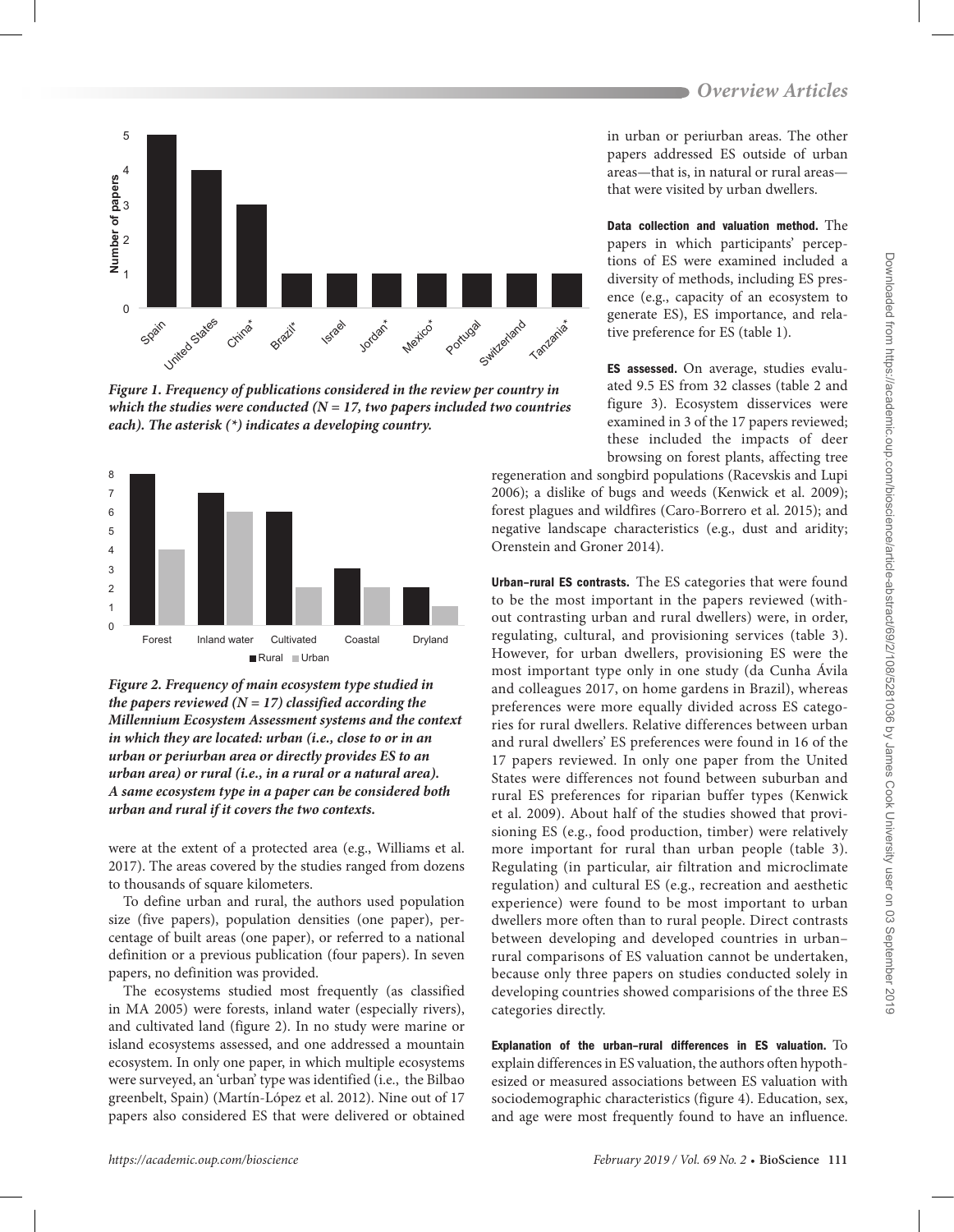| Table 2. Average number of ES assessed per category and in total per paper. |                                              |                                                                   |                                                                   |  |  |  |
|-----------------------------------------------------------------------------|----------------------------------------------|-------------------------------------------------------------------|-------------------------------------------------------------------|--|--|--|
| Category of ES                                                              | Average number of ES per<br>study $(N = 17)$ | Average number of ES per study in<br>developing country $(N = 5)$ | Average number of ES per study in<br>developed country $(N = 10)$ |  |  |  |
| Provisioning                                                                | 2.5                                          | 3.0                                                               | 2.4                                                               |  |  |  |
| Regulating                                                                  | 3.1                                          | 2.4                                                               | 3.4                                                               |  |  |  |
| Cultural                                                                    | 3.8                                          | 2.4                                                               | 4.5                                                               |  |  |  |
| Total                                                                       | $9.5$ (ranging from 4 to 15)                 | 7.8                                                               | 10.3                                                              |  |  |  |



*Figure 3. The ES categories: Provisioning, Regulating and Cultural have disappeared from the Y axis.*

Income, ethnicity, and occupation were also thought to be influential, but in fewer papers (in six, three, and one papers, respectively). The other factors were classified into seven categories (described in supplemental appendix B) derived from two frameworks: determinants of sociocultural values of ES (Scholte et al. 2015) and elasticity in ecosystem services (Daw et al. 2016).

An explanation for the rural–urban contrast in ES valuation based on the factors mentioned above was provided in 13 of the 17 papers reviewed. Differing needs and use or experience were the main explanations for differences between populations (figure 5). The main sociodemographic characteristics that explained differences in urban and rural ES valuation were education, income, and affluence; they were all generally higher in urban areas (Martín-López et al. 2012, García-Llorente et al. 2016). Education was positively

correlated with the perception of a larger range of ES and environmental knowledge (Martín-López et al. 2012, Pan et al. 2016, Soy-Massoni et al. 2016) and regulating ES (Caro-Borrero et al. 2015) and negatively correlated with the importance of ES for rural areas (Martín-López et al. 2012, García-Llorente et al. 2016). Income and affluence appeared to positively correlate with ES valuation (Orenstein and Groner 2014), with the willingness to pay for ES (Shi et al. 2016), and with the positive perception of payments for ES (Caro-Borrero et al. 2015). Older people were associated with rural perceptions (or younger people with urban areas) in three papers, and women were associated with urban perceptions (or men with rural ones) in two papers.

The link between ES and well-being. Wellbeing was mentioned in 13 of the 17 papers, most often when defining ES. However, fewer studies (seven) made actual links between ES and the constituents of well-being (as classified in MA 2005): security, basic material for a good life, health, and good social relations). Links between ES and well-being were made more frequently with the basic

material for a good life constituent of the MA well-being definition, with income and occupation being most common, especially for rural inhabitants (e.g., Orenstein and Groner 2014). Health was mentioned as an ES in one paper (Soy-Massoni et al. 2016). Finally, Pan and colleagues (2016) mentioned the importance of social interactions for rural dwellers using a river.

# Ecosystem service preferences among urban and rural dwellers: Insights and future directions

Our review showed that urban and rural dwellers present similarities in their valuation of ES but also important differences. The main difference in ES valuation between urban and rural dwellers was that the importance of provisioning ES was rarely perceived by urban dwellers. Urban and rural populations highly valued regulating and cultural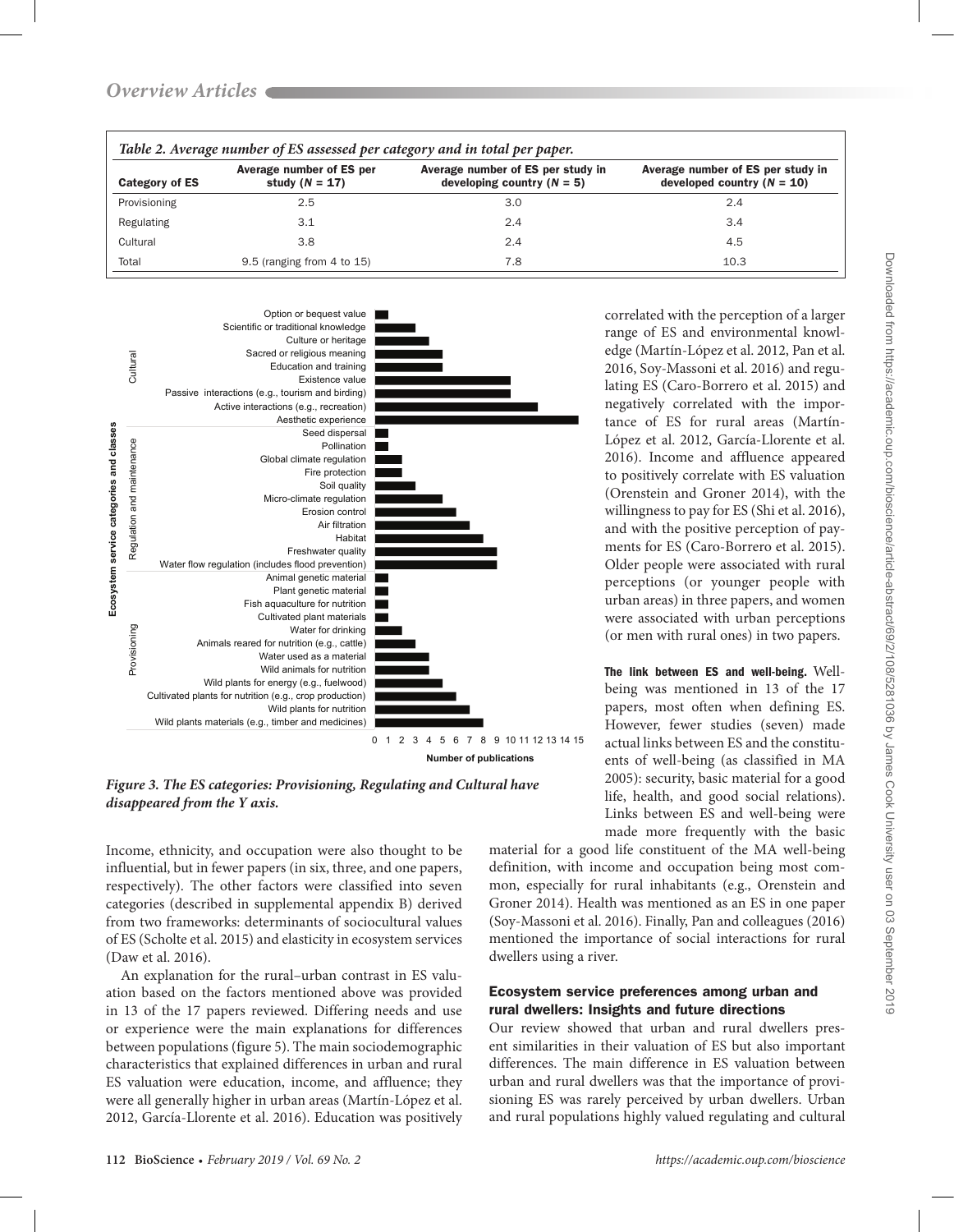#### *Table 3. Comparative valuation of ecosystem service categories by rural and urban dwellers.*

|                                      | <b>ES preferences: Most valued</b><br>by population $(N = 13)$ |       | Differences in valuation between<br>populations: Valued more by one<br>population than the other $(N = 16)$ |       |
|--------------------------------------|----------------------------------------------------------------|-------|-------------------------------------------------------------------------------------------------------------|-------|
| <b>Ecosystem</b><br>service category | Rural                                                          | Urban | Rural                                                                                                       | Urban |
| Provisioning                         | 4                                                              |       | 8                                                                                                           | O     |
| Regulating                           | 6                                                              |       | З                                                                                                           | 5     |
| Cultural                             | 3                                                              | 5     |                                                                                                             |       |

*Note:* Thirteen of the 17 papers reviewed specified the most important ES category for rural and urban dwellers, whereas 16 pointed to differences between rural and urban dwellers (but not all ES categories were compared in every study and sometimes differences were found in only one ES category). All of the 17 papers appear in one or both of the comparisons.



*Figure 4. Frequency of the main explanatory factors measured or hypothesized to influence people's ES valuation cited in the papers reviewed (N = 17,*  $(*)$ *) indicate sociodemographic characteristics).*



*Figure 5. The main explanatory factors of the urban and rural contrast in ES valuation expressed as a proportion of the papers reviewed (* $N = 17$ *). The asterisk (\*) indicates a sociodemographic characteristic. The number of papers not providing an explanation is in gray.*

ES, although the actual ES preferred differed. Differences between urban and rural dwellers could be mediated by differences in sociodemographic characteristics; education, income, and affluence are higher in urban areas. These characteristics, combined with different lifestyles and livelihoods, are likely to lead to differences in needs between urban and rural populations, as well as in their experience and use of nature.

The supply and demand of provisioning ES in urban areas differ from those in rural areas in three ways. First, the supply of provisioning ES (e.g., agricultural production) is usually low in urban areas and could result in a lack of direct experience with these services by urban dwellers. Second, infrastructure and manufactured goods can substitute part of the demand for provisioning ES (e.g., processed food and synthetic building materials; Cumming et al. 2014). Casado-Arzuaga and colleagues (2013), for example, found that urban dwellers knew that the food they ate tended not to come from local ecosystems. Third, the ability of people to afford alternatives to provisioning ES is likely to increase in urban areas in which incomes are generally higher than in rural areas (Henderson 2010). Conversely, the fact that rural dwellers valued provisioning ES more highly than did urban dwellers could be attributed to the higher supply of some provisioning ES in rural areas and their importance for the livelihoods of the people living in rural areas (i.e., by providing food and material either directly or through occupations that depend on these services).

Our findings point to somewhat different human-nature relationships in rural and urban areas. Some papers qualified the urban dwellers' relationship to ES and nature as indirect (Pan et al. 2016), disconnected (Martín-López et al. 2012, García-Llorente et al. 2016), more theoretical (Martín-López et al. 2012, Pan et al. 2016), or more bucolic (López-Santiago et al. 2014, Soy-Massoni et al. 2016). In contrast, rural dwellers were said to have a more direct, more connected (Racevskis and Lupi 2006, Martín-López et al. 2012), or more production-oriented relationship with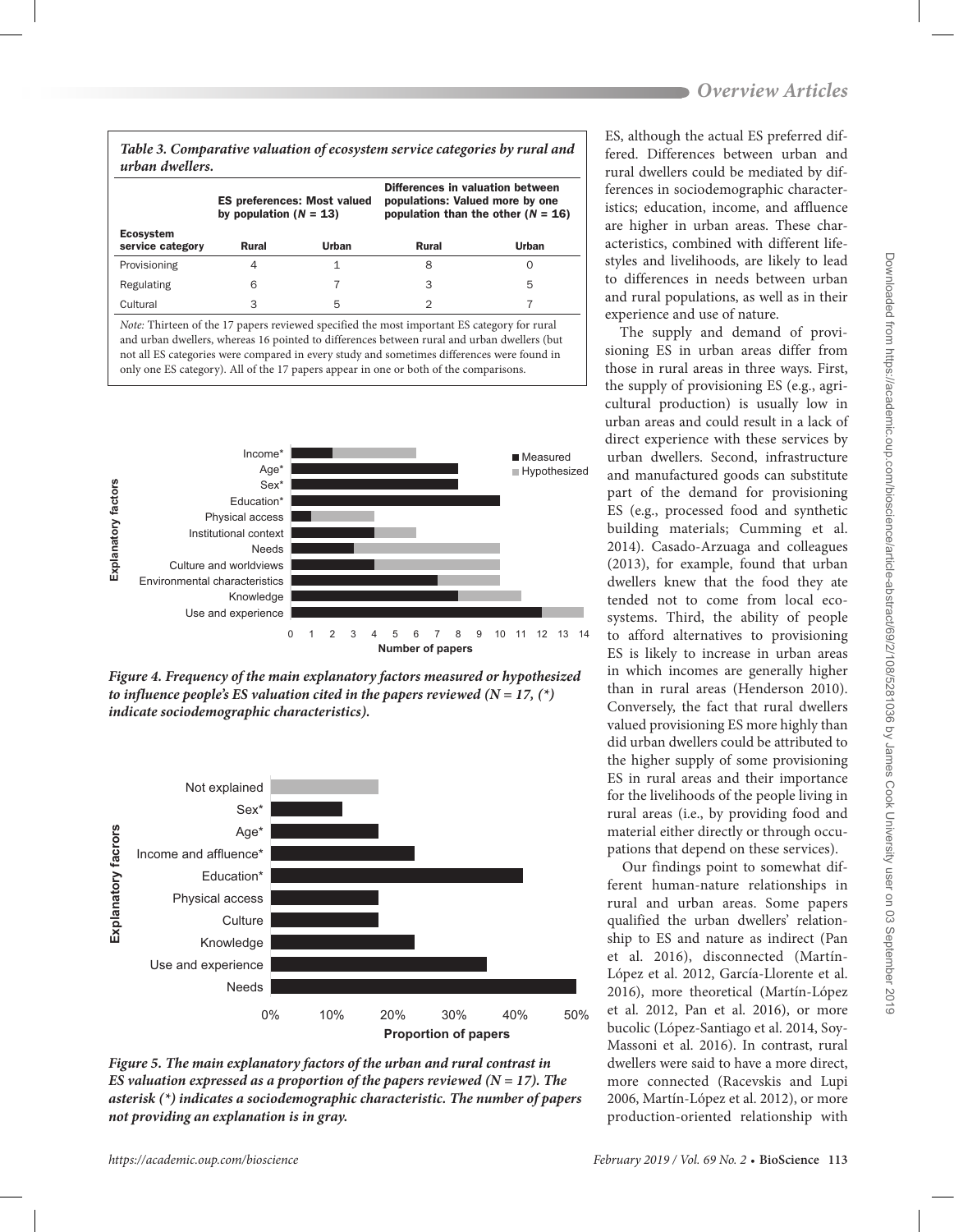nature (López-Santiago et al. 2014, Soy-Massoni et al. 2016). This gap between nature and people in urban areas is sometimes referred to as a *nature deficit* (Louv 2005).

Sociocultural valuation of ES has practical implications for decision-makers, in at least two arenas. First, policies and management practices can use ES valuation to identify and meet the preferences and needs of different groups (e.g., Kenwick et al. 2009) and to point out shared values (e.g., Williams et al. 2017) and potential conflicts between these groups (e.g., Martín-López et al. 2012). Our review shows that these social groups might differ not only in where they live but also in sociodemographic characteristics, including education level, age, and sex. Second, environmental education programs can be targeted to specific groups to highlight the importance of underrecognized ES to their well-being (Racevskis and Lupi 2006, Carvalho-Ribeiro and Lovett 2011, Lindemann-Matthies et al. 2013, Mombo et al. 2014). In fact, Casado-Arzuaga and colleagues (2013) have shown that the information communicated can transform ES preferences. This might compensate, in part, for the knowledge traditionally gained through direct experience of nature.

Finally, our review supports the argument that a sociocultural approach can be used to value a diversity of ES across all ES categories (Granek et al. 2010, Hicks 2011). It has been suggested that because regulating ES might be harder to perceive, their value would not be captured as effectively by sociocultural valuation as that of other ES (Asah et al. 2014, Scholte et al. 2015). Our findings indicate that this is not true for regulating ES in general. However, when regulating ES were not specifically mentioned to the research participants, they were not as readily perceived and valued (Casado-Arzuaga et al. 2013, Soy-Massoni et al. 2016). Furthermore, more than two-thirds of the papers also considered cultural ES classes other than recreation and aesthetic value, such as spiritual or existence values, which are rarely considered in ES research (Chan et al. 2012, Daniel et al. 2012, Scholte et al. 2015). Surprisingly, although the importance of cultural ES for urban dwellers of the Western world has been demonstrated (Kremer et al. 2016b), a recent literature review on urban ES showed that cultural ES are lacking in urban ES assessments (Ziter 2016). Sociocultural valuation can help bridge that gap.

Research priorities. Our review highlights the many needs for further research in this emerging field. The gaps that we have identified reflect the limited number of papers available for review rather than providing a critique of the papers themselves. Three research areas appear to be of particular importance for future research on how ES valuation differs between urban and rural dwellers: the assessment of human well-being benefits, ecosystem diversity, and research in developing countries.

The well-being benefits of ES in both rural and urban environments are poorly understood, as has been highlighted for the ES literature in general (Bennett et al. 2015, Dawson and Martin 2015, Daw et al. 2016). Of the few

papers that we reviewed in which the link between ES and well-being was considered, most included examinations of links with economic benefits (Mombo et al. 2014, Orenstein and Groner 2014). However, we often encountered a conflation of ES and well-being benefits. Well-being benefits were mentioned as an ES—for example, health (Soy-Massoni et al. 2016) and occupation (Racevskis and Lupi 2006). ES well-being benefits can be examined using the MA framework or other well-being frameworks (for a review of different frameworks that can be used to study the well-being impacts of ES, see Agarwala and colleagues 2014).

Future research on sociocultural valuation of urban and rural ES would benefit from the inclusion of a greater diversity of ecosystem types. ES that were remote from urban communities were assessed in only about half of the studies. Urban–rural comparisons in ES preferences could also include ES that are located in or close to urban areas and can contribute to the well-being of urban dwellers in their everyday life. There is also a need to study marine and island ecosystems.

Finally, more research contrasting the ES preferences of rural–urban dwellers is needed in developing countries, especially because most urbanization will occur in these countries in the future (United Nations 2014). Most of the socioecological research on urbanization has been conducted in developed countries (McHale et al. 2013). However, urbanization processes may differ between developed and developing countries; for example, in developing countries, urbanization is not always linked to industrialization and an improved quality of life (Gollin et al. 2016).

## **Conclusions**

We reviewed the literature comparing people's preferences for ES in urban and rural areas to understand the ways in which living in cities affects how people value the benefits they obtain from nature. Research on ES sociocultural valuation of rural versus urban dwellers is an emergent field, as is illustrated by the low number of peer-reviewed journal articles currently addressing this topic. Our review showed that the sociocultural valuation of ES differs between urban and rural dwellers. Although both populations highly valued regulating and cultural ES, urban dwellers rarely found provisioning ES to be important for their well-being. These differences could be due to differences in affluence and education between the populations, as well as to different needs, uses, and experiences of nature in urban and rural contexts. In our analysis, we identify two key future directions for this nascent literature. First, assessing well-being contributions derived from ES would help us better understand the importance of nature in the life of rural and urban dwellers. Second, broadening research horizons in terms of the diversity of ecosystem types and countries is also needed to better understand the potential impacts of urbanization on the most vulnerable people and ecosystems. In particular, future research on changes in ES preferences associated with urbanization is needed in developing countries facing social,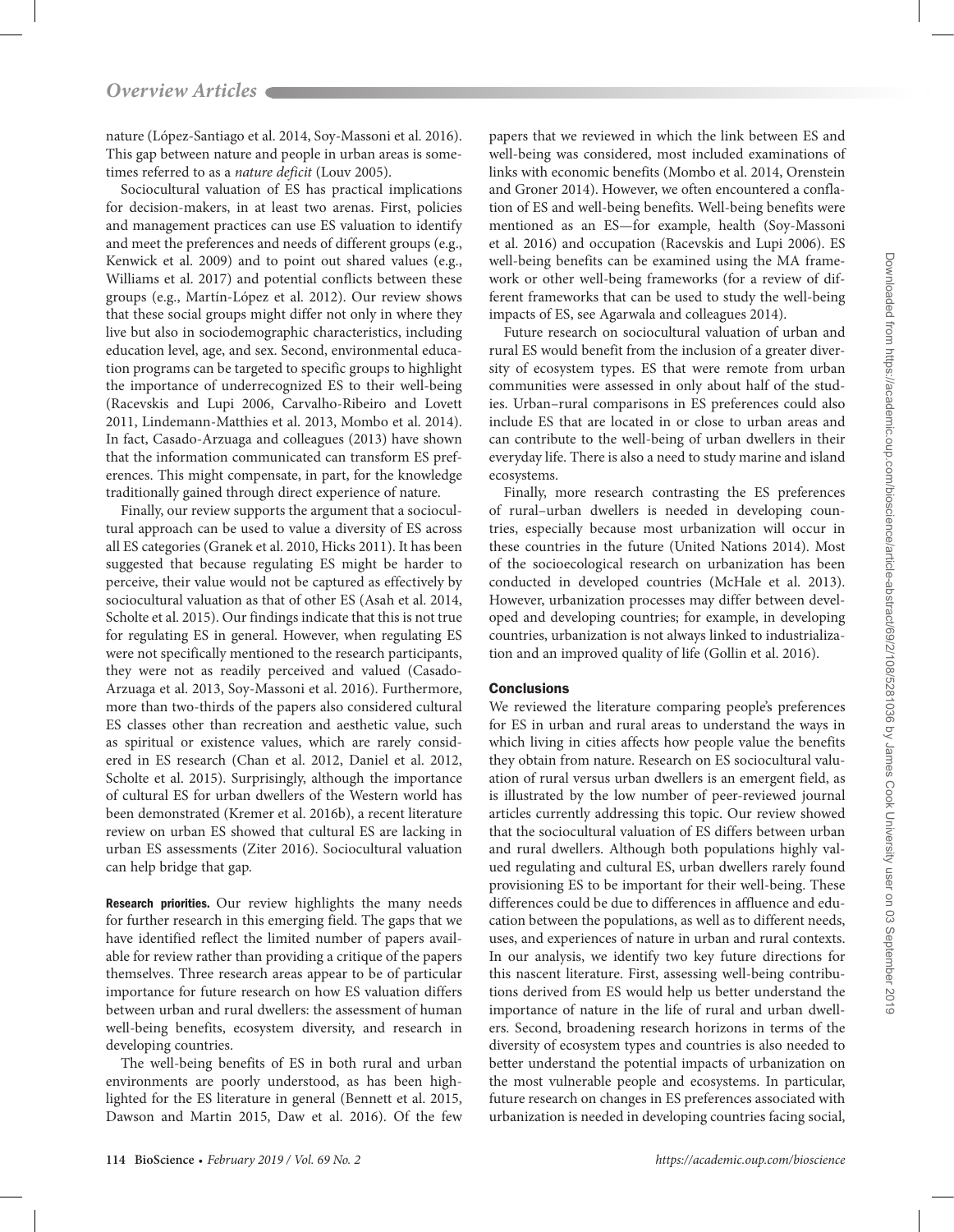economic, and environmental challenges that may follow different development trajectories to those of Western countries (Cumming and von Cramon-Taubadel 2018).

## Supplemental material

Supplemental data are available at *[BIOSCI](https://academic.oup.com/bioscience/article-lookup/doi/10.1093/biosci/biy151#supplementary-data)* online.

# Acknowledgments

Funding for this research was provided by a complexity scholar award to GSC from the James S. McDonnell Foundation and the Australian Research Council Centre of Excellence for Coral Reef Studies.

## References cited

- Agarwala M, Atkinson G, Fry BP, Homewood K, Mourato S, Rowcliffe JM, Wallace G, Milner-Gulland E. 2014. Assessing the relationship between human well-being and ecosystem services: A review of frameworks. Conservation and Society 12: 437–449.
- Antognelli S, Vizzari M. 2017. Landscape liveability spatial assessment integrating ecosystem and urban services with their perceived importance by stakeholders. Ecological Indicators 72: 703–725.
- Asah ST, Guerry AD, Blahna DJ, Lawler JJ. 2014. Perception, acquisition and use of ecosystem services: Human behavior, and ecosystem management and policy implications. Ecosystem Services 10: 180–186.
- Bennett EM, Cramer W, Begossi A, Cundill G, Díaz S, Egoh BN, Geijzendorffer IR, Krug CB, Lavorel S, Lazos E. 2015. Linking biodiversity, ecosystem services, and human well-being: Three challenges for designing research for sustainability. Current Opinion in Environmental Sustainability 14: 76–85.
- Braito MT, Böck K, Flint C, Muhar A, Muhar S, Penker M. 2017. Human-Nature Relationships and Links to Environmental Behaviour. Environmental Values 26: 365–389.
- Bren d'Amour C, Reitsma F, Baiocchi G, Barthel S, Güneralp B, Erb K-H, Haberl H, Creutzig F, Seto KC. 2017. Future urban land expansion and implications for global croplands. Proceedings of the National Academy of Sciences 114: 8939–8944.
- Caro-Borrero A, Corbera E, Neitzel KC, Almeida-Leñero L. 2015. "We are the city lungs": Payments for ecosystem services in the outskirts of Mexico City. Land Use Policy 43: 138–148.
- Carvalho-Ribeiro SM, Lovett A. 2011. Is an attractive forest also considered well managed? Public preferences for forest cover and stand structure across a rural/urban gradient in northern Portugal. Forest Policy and Economics 13: 46–54.
- Casado-Arzuaga I, Madariaga I, Onaindia M. 2013. Perception, demand and user contribution to ecosystem services in the Bilbao Metropolitan Greenbelt. Journal of Environmental Management 129: 33–43.
- Chan KM, Guerry AD, Balvanera P, Klain S, Satterfield T, Basurto X, Bostrom A, Chuenpagdee R, Gould R, Halpern BS. 2012. Where are cultural and social in ecosystem services? A framework for constructive engagement. BioScience 62: 744–756.
- Cumming GS, Buerkert A, Hoffmann EM, Schlecht E, von Cramon-Taubadel S, Tscharntke T. 2014. Implications of agricultural transitions and urbanization for ecosystem services. Nature 515: 50–57.
- Cumming GS, Maciejewski K. 2017. Reconciling community ecology and ecosystem services: Cultural services and benefits from birds in South African National Parks. Ecosystem Services 28: 219–227.
- Cumming GS, von Cramon-Taubadel S. 2018. Linking economic growth pathways and environmental sustainability by understanding development as alternate social–ecological regimes. Proceedings of the National Academy of Sciences 115: 9533–9538.
- da Cunha Ávila JV, Santos de Mello ASd, Beretta ME, Trevisan R, Fiaschi P, Hanazaki N. 2017. Agrobiodiversity and in situ conservation in quilombola home gardens with different intensities of

urbanization. Acta Botanica Brasilica 31, http://dx.doi.org/10.1590/0102- 33062016abb0299.

- Daniel TC, Muhar A, Arnberger A, Aznar O, Boyd JW, Chan KM, Costanza R, Elmqvist T, Flint CG, Gobster PH. 2012. Contributions of cultural services to the ecosystem services agenda. Proceedings of the National Academy of Sciences 109: 8812–8819.
- Daw T, Brown K, Rosendo S, Pomeroy R. 2011. Applying the ecosystem services concept to poverty alleviation: The need to disaggregate human well-being. Environmental Conservation 38: 370–379.
- Daw T, Hicks C, Brown K, Chaigneau T, Januchowski-Hartley F, Cheung W, Rosendo S, Crona B, Coulthard S, Sandbrook C. 2016. Elasticity in ecosystem services: Exploring the variable relationship between ecosystems and human well-being. Ecology and Society 21: 11.
- Dawson N, Martin A. 2015. Assessing the contribution of ecosystem services to human well-being: A disaggregated study in western Rwanda. Ecological Economics 117: 62–72.
- Di Minin E, Leader-Williams N, Bradshaw CJ. 2016. Banning trophy hunting will exacerbate biodiversity loss. Trends in Ecology and Evolution 31: 99–102.
- Fagerholm N, Käyhkö N, Ndumbaro F, Khamis M. 2012. Community stakeholders' knowledge in landscape assessments–Mapping indicators for landscape services. Ecological Indicators 18: 421–433.
- García-Llorente M, Castro AJ, Quintas-Soriano C, López I, Castro H, Montes C, Martín-López B. 2016. The value of time in biological conservation and supplied ecosystem services: A willingness to give up time exercise. Journal of Arid Environments 124: 13–21.
- Gollin D, Jedwab R, Vollrath D. 2016. Urbanization with and without Industrialization. Journal of Economic Growth 21: 35–70.
- Granek EF, Polasky S, Kappel CV, Reed DJ, Stoms DM, Koch EW, Kennedy CJ, Cramer LA, Hacker SD, Barbier EB. 2010. Ecosystem services as a common language for coastal ecosystem‐based management. Conservation Biology 24: 207–216.
- Haase D, Larondelle N, Andersson E, Artmann M, Borgström S, Breuste J, Gomez-Baggethun E, Gren Å, Hamstead Z, Hansen R. 2014. A quantitative review of urban ecosystem service assessments: Concepts, models, and implementation. Ambio 43: 413–433.
- Haines-Young R, Potschin MB. 2018. Common International Classification of Ecosystem Services (CICES) V5.1 and Guidance on the Application of the Revised Structure. Available from www.cices.eu.
- Henderson JV. 2010. Cities and development. Journal of Regional Science 50: 515–540.
- Hicks CC. 2011. How do we value our reefs? Risks and tradeoffs across scales in "biomass-based" economies. Coastal Management 39: 358–376.
- Kareiva P, Watts S, McDonald R, Boucher T. 2007. Domesticated nature: Shaping landscapes and ecosystems for human welfare. Science 316: 1866–1869.
- Kenwick RA, Shammin MR, Sullivan WC. 2009. Preferences for riparian buffers. Landscape and Urban Planning 91: 88–96.
- Kremer P, Hamstead Z, Haase D, McPhearson T, Frantzeskaki N, Andersson E, Kabisch N, Larondelle N, Rall EL, Voigt A. 2016a. Key insights for the future of urban ecosystem services research. Ecology and Society  $21:29$
- Kremer P, Hamstead ZA, McPherson T. 2016b. The value of urban ecosystem services in New York City: A spatially explicit multicriteria analysis of landscape scale valuation scenarios. Environmental Science and Policy 62: 57–68.
- Lee H, Lautenbach S. 2016. A quantitative review of relationships between ecosystem services. Ecological Indicators 66: 340–351.
- Lindemann-Matthies P, Keller D, Li X, Schmid B. 2013. Attitudes toward forest diversity and forest ecosystem services: A cross-cultural comparison between China and Switzerland. Journal of Plant Ecology 7: 1–9.
- Lindsey PA, Roulet P, Romanach S. 2007. Economic and conservation significance of the trophy hunting industry in sub-Saharan Africa. Biological Conservation 134: 455–469.
- Long H, Liu Y, Hou X, Li T, Li Y. 2014. Effects of land use transitions due to rapid urbanization on ecosystem services: Implications for urban